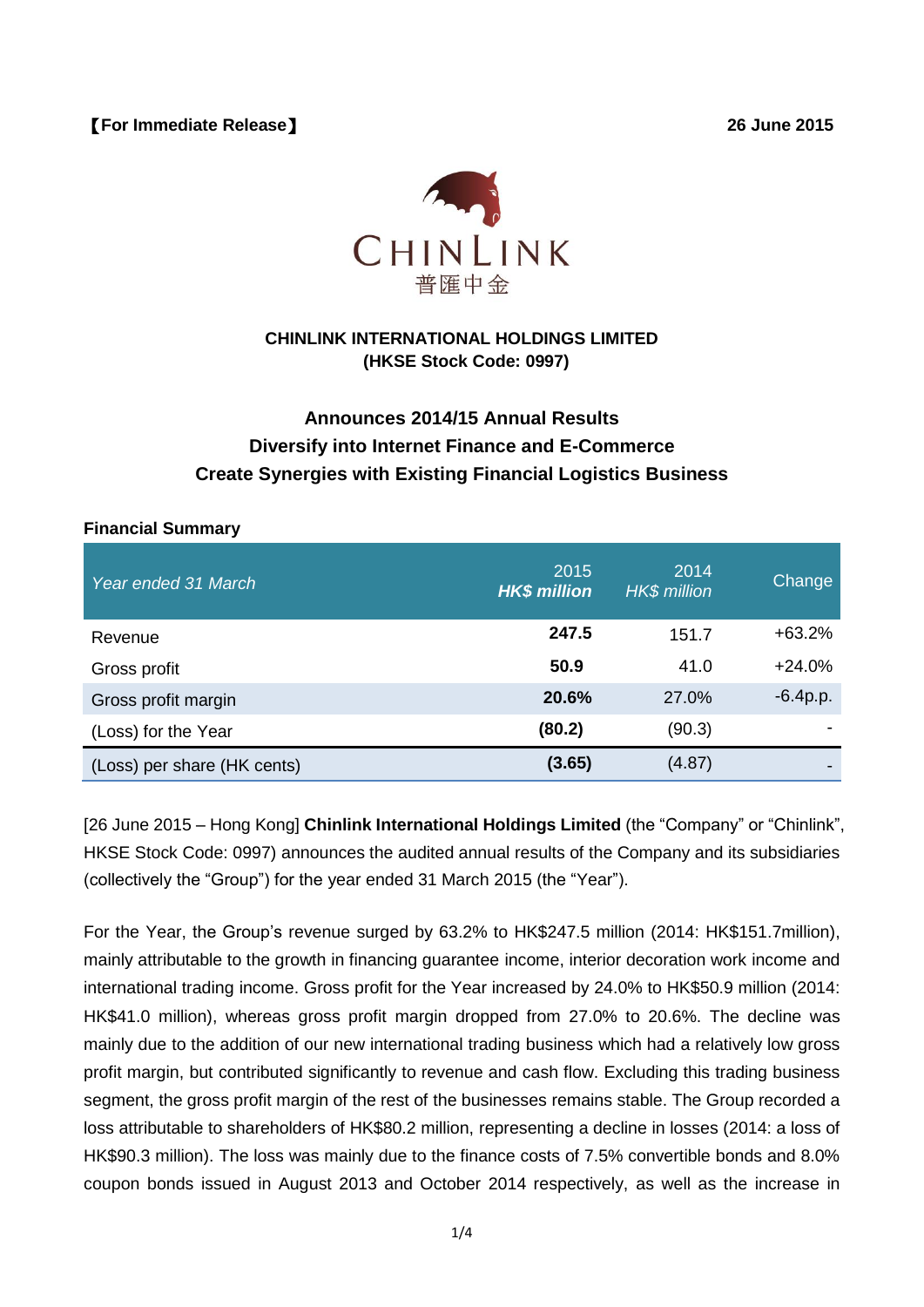selling and distribution costs and administrative expenses. However, all of the increased expenses were in line with our business growth.

The Group has committed to establish a comprehensive financial logistics services platform, mainly in Shaanxi Province, China. Starting by the setup of our first logistics operation base in the DMG Building Materials Trade and Distribution Center in Xi'an, followed by the development of "Chinlink  $\cdot$ Worldport" Integrated Logistics Park (the "Chinlink · Worldport"), the Group's first integrated logistics park located in Hanzhong Baohe Logistics Park, and the acquisition of a shopping mall for interior building materials, home improvement and furnishing products in Xi'an, the Group has successfully established a sizable base of small and medium enterprises (SMEs) customers for our logistics and financial services businesses. Together with the support of the Chinlink Logistics Management Information System, the Group now provides a one-stop solution including supply chain management, warehouse management and logstics services to our tenants. This enables the Group to secure a stable revenue for the future years.

#### **Building a Comprehensive Online and Offline Finaning Platform**

The Group has made a big step forward in building an online plus offline financing platform with the aim to cater for the different financing demands of China SMEs. In May 2015, the Group has successfully obtained approval from the Shaanxi Business Bureau to operate our finance lease business nation-wide. In June 2015, the Group entered letter of investment intent with a Shenzhen based peer-to-peer (P2P) lending company to subscribe for 10% equity interest. This strategic investment is an unique opportunity for the Group to enter into the Internet Finance market, and to diversify our product mix. The online plus offline financing model provides a more comprehensive financial offerings to SMEs in China who are still largely deprived of fair and equal opportunities to obtain financial assistance from banks. Combining logistics services and financing as a total offering is a unique preposition to our clients, the Group resolves both their operational and funding difficulties.

## **Tapping into the Cross-border E-commerce Business**

On 17 June 2015, the Group also entered a memorandum of understanding with a duty free retail operator in Hong Kong to set up a cross-border e-commerce joint venture, which targets online sales of duty free affordable luxury goods of international brands to Chinese consumers. The Group owns 55% issued share capital of this Joint Venture which will be launched before the end of this year. We anticipate this new venture will also bring in additional logistics and consumer finance businesses to the Group.

Mr. Siu Wai Yip, Executive Director of the Group, comments, "Currently, the Chinese Government puts a lot of emphasis on the implementation of an "inclusive financing system 普惠金融", aiming to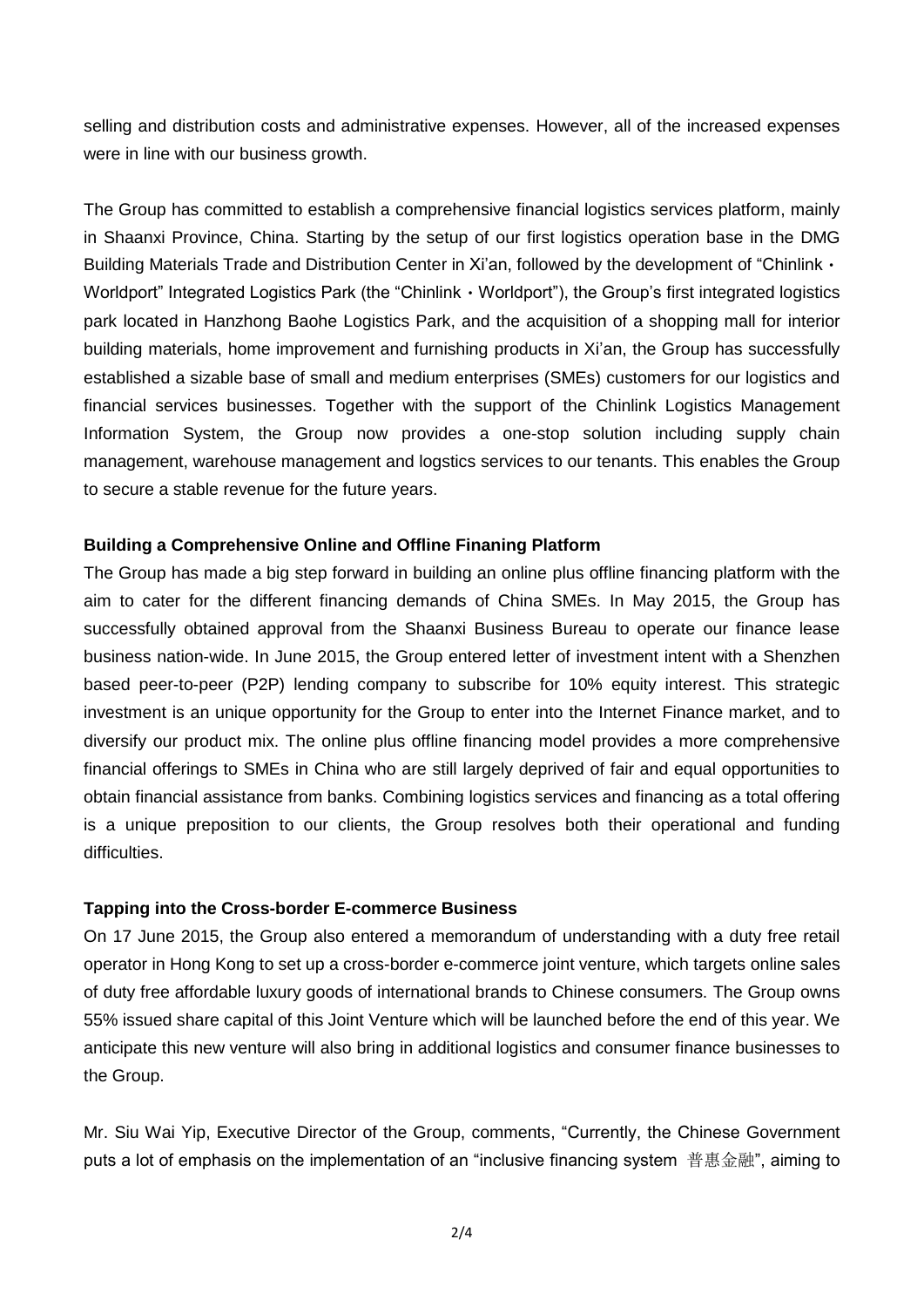provide fair and equal access to financial services for all walks of people, especially SMEs. Additionally, the Chinese Government is also strongly advocating the national development strategy of "Internet +" to encourage the implementation of Internet technology in all kinds of conventional busineses, including financial services. Therefore, our online plus offline financing platform not only offers comprehensive solutions for different financing needs of SMEs, but also solidifies the Group's position as a pioneer in spearheading the Government's new policy."

With a rising middle class of increasing disposable income, and the high level of Internet and mobile penetrations, China's e-commerce industry has been booming in recent years. The Chinese Government, on the other hand, has also been advocating its support for cross-border e-commerce as a key step to boost domestic consumption and to balance international trade. Against such favorable background, the Group is confident that the new cross-border e-commerce joint venture will be a cornerstone of the Group's e-commerce business success. With the Xi'an DMG Building Materials Trade and Distribution Center, Chinlink · Worldport and the newly acquired shopping mall, the Group has already built a solid foothold in Shaanxi Province, which has put us in a favorable position to benefit from China's Silk Road Economy development program. Leveraging on the Group's strategic geographical positioning and the unique business model that is in line with China's development priorities, the Group is confident in achieving steady growth and maximum returns for our shareholders in the coming years.

*– End –*

## **About Chinlink International Holdings Limited**

Chinlink International Holdings Limited is a listed company on the Main Board of Hong Kong Stock Exchange (Stock Code: 0997). Chinlink engages in the business of Interior Decoration Work and Trading of Furniture and Fixtures in Hong Kong and Macau. Chinlink also serves as a Supply Chain Financial Logistics service provider and is committed to develop the three main businesses of Finance, Logistics and E-commerce in China bringing one-stop solutions to customers. For business particulars, please visit www.chinlinkint.com.